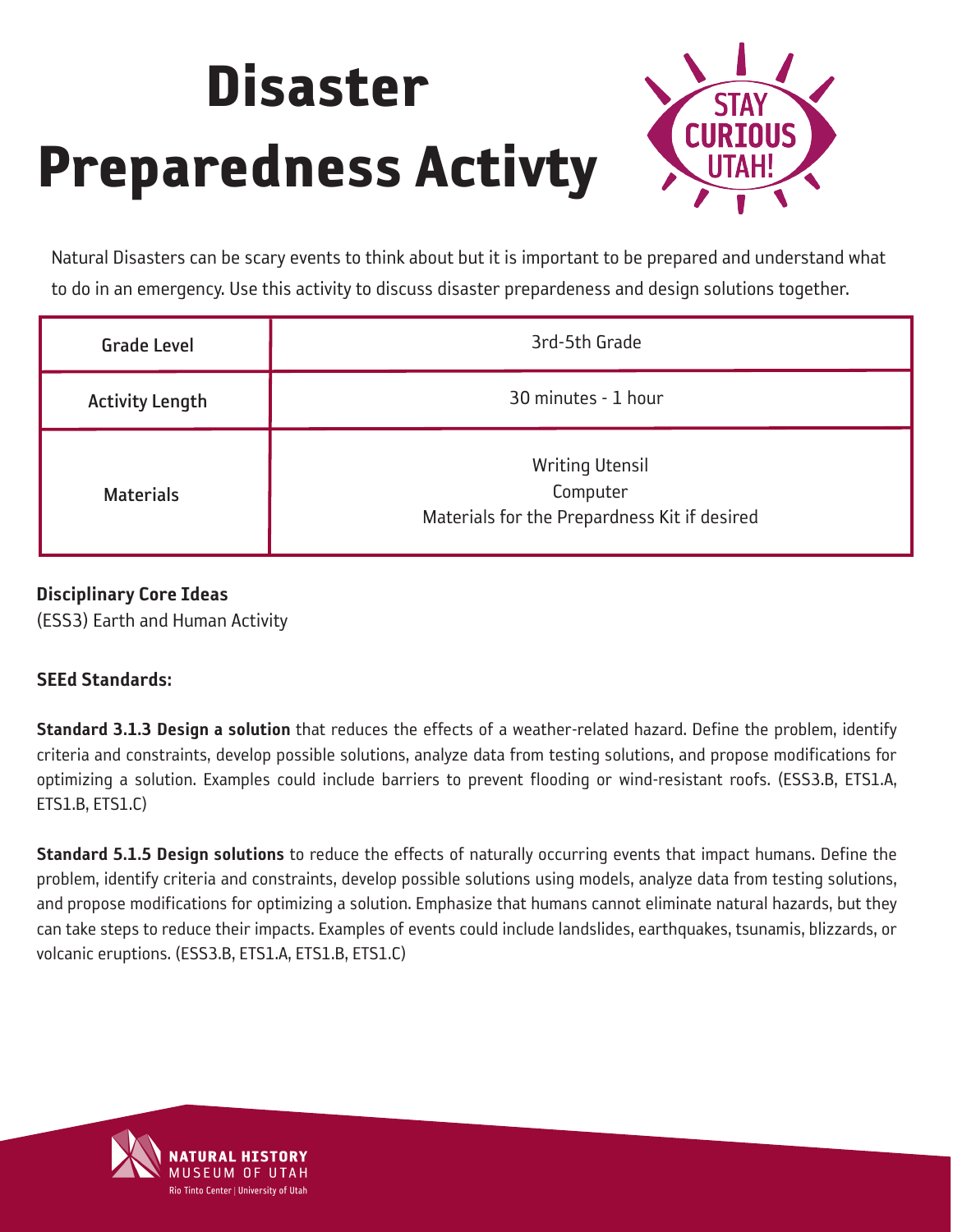

As much as we humans have distanced themselves from the natural world in cities and towns, there's no keeping nature completely away from us. Every place is vulnerable to some kind of natural disaster. However, most places are not at risk to all kinds of natural disasters. For example, Utah is far away from the ocean, meaning that it is safe from typhoons, tsunamis, and hurricanes. However, Utah is vulnerable to fires, earthquakes, and landslides.

While these events can be scary to think about, it is important to think through the problems that people can face during an emergency so everyone stays safe. One of the most important parts of being prepared with a natural disaster is to create a Basic Disaster Supplies Kit.

**STEP ONE:** Look through the following list of the recommended items in a Basic Emergency Supply Kit:

- [Water,](https://www.utah.gov/beready/family/water.html) one gallon of water per person per day for at least three days, for drinking and sanitation
- [Food,](https://www.utah.gov/beready/family/food.html) at least a three-day supply of non-perishable food
- Battery-powered or hand crank radio and a NOAA Weather Radio with tone alert and extra batteries for both
- Flashlight and extra batteries
- [First aid kit](http://www.ready.gov/kit)
- Whistle to signal for help
- Dust mask, to help filter contaminated air and plastic sheeting and duct tape to shelter-in-place
- Moist towelettes, garbage bags and plastic ties for personal sanitation
- Wrench or pliers to turn off utilities
- Can opener for food (if kit contains canned food)

If you have the time, you can go through the following websites [Build A Kit](https://www.ready.gov/kit) & Get a Kit - Family - Be Ready Utah.

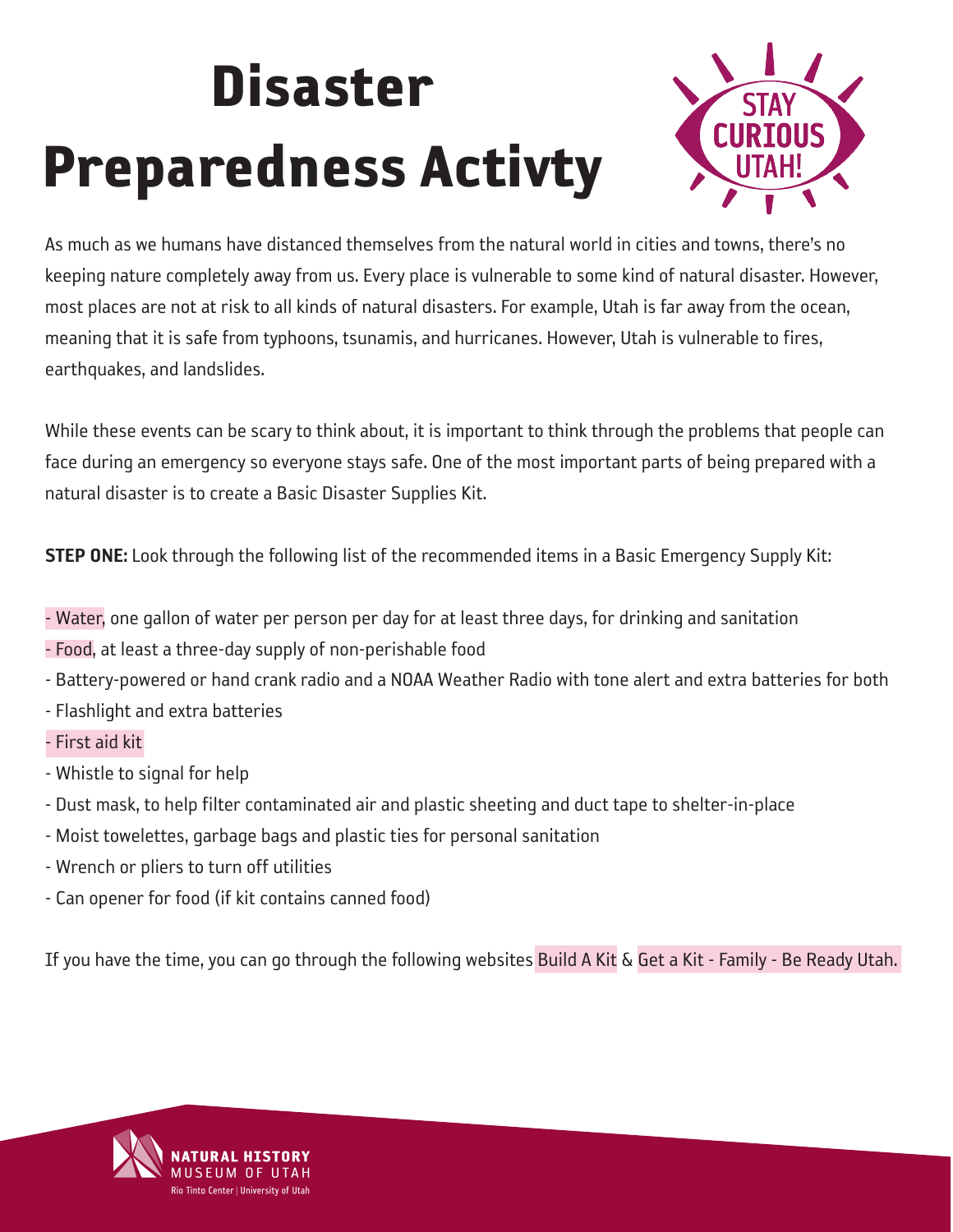

STEP TWO: Go through your house and see which of the items you already have to build a kit. Do not worry if you do not have everything. Most preparedness kits are not complete. List those items that you have here:

If you do not have parts of the Basic Emergency Supply Kit, what are some ways that you could make up for some of those supplies (partnering with neighbors, planning out a schedule to purchase things, finding community resources to fill in the gaps). Write down some of the ideas for how to fill in the gaps of your Supply Kit.